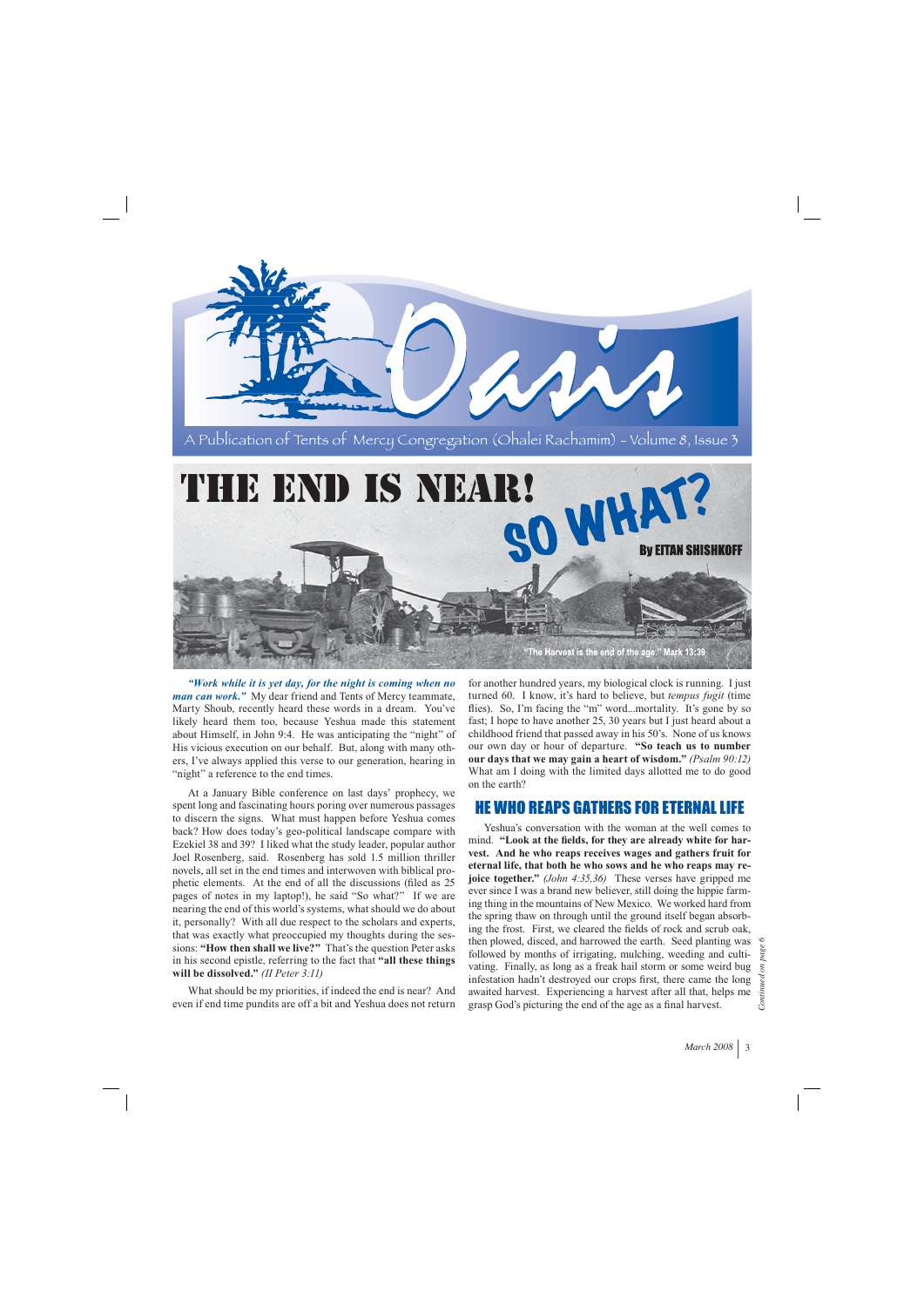**"Gathering fruit for eternal life." "Rescue those who are perishing." "Those who turn many to righteousness (will shine) like the stars forever and ever." "At the proper time we will reap a harvest if we do not give up."** All of these Scriptures point to the everlasting reward and satisfaction of having used our time here on earth to bring people to a saving knowledge of Yeshua. So why don't I spend more time doing it?

I'm busy. I'm "putting out fires." I'm trying to catch up on undone tasks. People are not always receptive. It's an entirely new concept for Israeli Jews, so it's awkward to engage. Momentum carries me away from sharing my faith with new people, not toward it. These factors are all true, but they do not justify my neglect of the harvest, especially when there is "ripe fruit" all around me, dropping to the ground—about to spoil.

## HOW CAN I PREPARE FOR THE HARVEST?

So, what can we do to smash the idol of indifference and reorient for harvest? We need much transformation in order to fully enter the fields which God is already ripening. A great harvest is foretold by Israel's prophets, timed to occur following our return from exile in the latter days. These are those days, but that harvest has barely begun. That is why I believe God's focus for the duration of 2008 is **"Preparation for the Harvest."** Here are four keys to that preparation, as I understand their importance.

1. PRIESTLY INTERCESSION – It is one of Heaven's paradoxes that reaching out to the lost begins by reaching in to God. If I am to bring life to others, I need a personal revival, drawing me to the throne of God, where His passionate love for the lost is found. **"Let the priests who minister to the Lord, weep…and let them say 'Spare your people, O God.'"** *(Joel 2:17)* **"Those who sow in tears will reap with joy."** *(Psalm 126:5)*

2. RELIEF TO THE POOR & NEEDY — **"Let your light so shine that men may see your good works and glorify your Father who is in heaven."** *(Matthew 5:16)* How can Israeli society, or any society, know that we really "have the goods"? **"By their fruit you shall know them."** We have got to bring relief to the painful lives of the poor and the outcast. Throughout Israel, wherever Messianic believers (usually with substantial aid from believers in the nations) are assisting those in poverty, prostitution, bondage to drugs and alcohol—hearts are opening and the stigmas about Yeshua are falling away.

3. RELEASE of the SPIRIT'S GIFTS & POWER — **"You shall receive power when the Spirit comes upon you and you shall be witnesses."** *(Acts 1:8)* This vital dimension—God's Kingdom breaking through—is exactly what He promises Israel at the end of the age. Why? Because history and modern skepticism have erected a thick wall between the Redeemer and His own nation. If the apostles' generation needed signs and wonders to open Israel's eyes to Yeshua's credentials as Messiah, how much more does our generation!

#### 4. INVOLVEMENT WITH PEOPLE OUTSIDE THE BELIEVING COMMUNITY -

We need much broader involvement in society, both in Israel and wherever we live. It's time to break down the "Messianic ghetto" walls that separate us from the rest of our people. What will that look like? It will include opening our home to spend time with neighbors, taking time to enjoy conversation with shop-keepers, pausing while walking along the street to ask if someone needs help. It will entail joining clubs or attending school and community functions with a readiness to serve. In this way relationships will unfold, creating a bridge with the community around us. Yeshua described us this way: **"You are the light of the world. A city set on a hill cannot be hidden."** *(Matthew 5:14)* It's time to shine (editor's note: see, Eddie Santoro's excellent article, *'Sharing the Light',* in the Revive Israel section of this magazine).



Eitan back in the day, "Hippie" farming

Marty was fired up to pray, the morning after his "the night is coming" dream. His passion for the harvest was catching. As we cried out to the Lord of the Harvest in early morning prayer, something was happening in our hearts. Our busy-ness, distractions, and preoccupation with inessentials were being washed away in the river of His persistent compassion and unrelenting mercy. I long for this to continue. May the anointing of the Ruach rest upon us, to radiate Yeshua's life and draw people to Him wherever we go.  $\chi \chi$ 

Editor: *Martin Shoub* Graphic Design: *David Coddington* P.O.Box 1018 Kiryat Yam 29109, Israel Tel: +972 (4) 877-7921, Fax: +972 (4) 875-7792 E-mail: ohalei@netvision.net.il Stateside: c/o Tikkun Ministries P.O.Box 2997 Gaithersburg, MD 20886-2997 **www.tents-of-mercy.org**



#### *Our Vision:*

*Tents of Mercy -* to participate in today's historic exodus by assisting Israel's returning exiles.

*No spectators in the Kingdom -* to be a worshiping, sharing community based in homes, equipping each one for service.

*Come back Yeshua -* to welcome Yeshua home to Israel, by restoring the Jewish roots of New Covenant faith.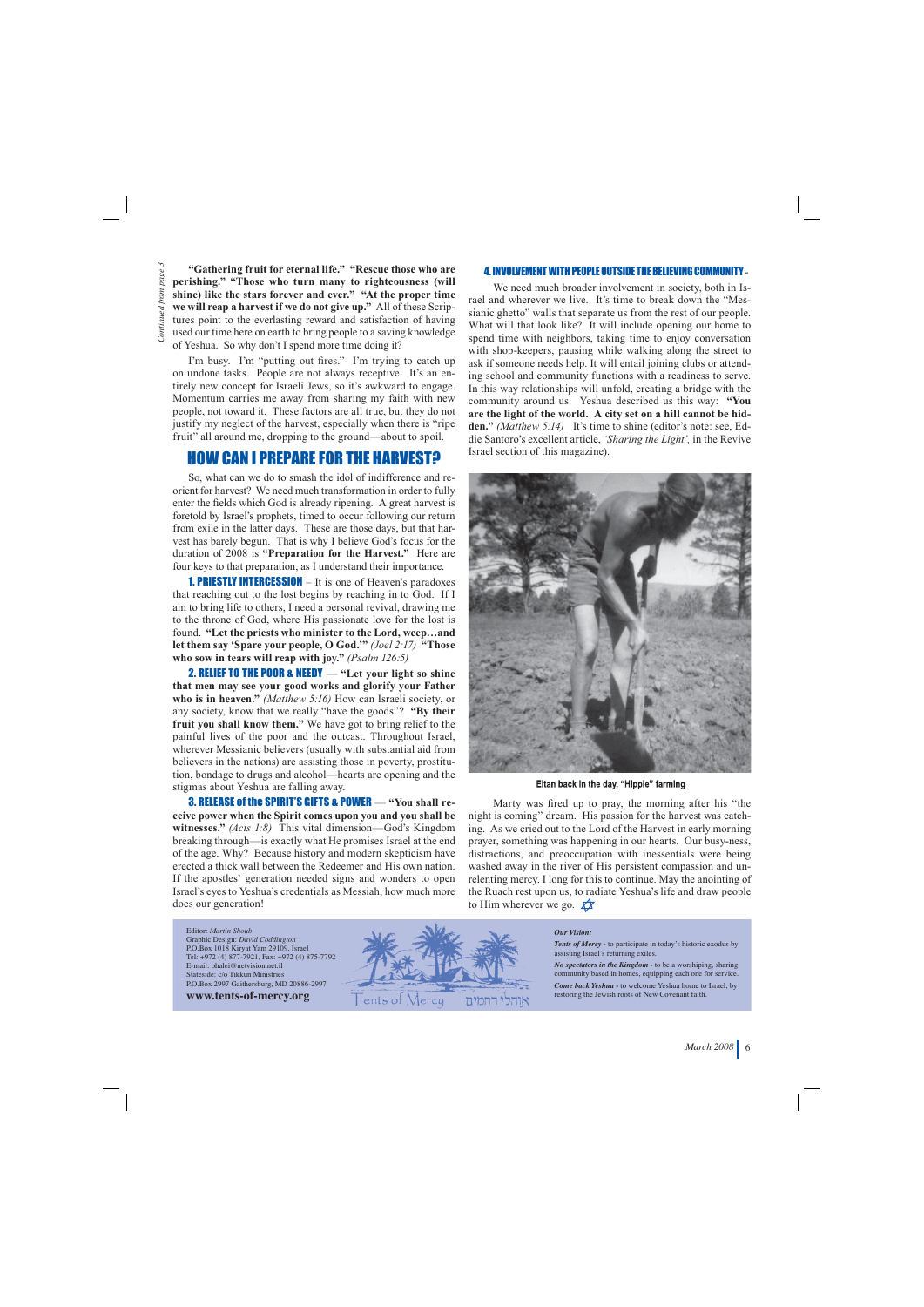

The Hebrew word for network, reshet; is the same word we use for a fisherman's net, a lattice or a screen. What is a net but strands of rope tied in a pattern that holds together with strength and versatility? Cut one of the connecting knots and the strength and integrity of the whole is lost. Casting a ball of string into the water won't catch you much, but tying off that same string into a net can yield a harvest of fish.

When people ask me to define Tents of Mercy, I sometimes hesitate because the name lends its moniker to more than one entity. Tents of Mercy is a Messianic Jewish congregation in Kiryat Yam; it is also a registered Israeli charity delivering humanitarian aid; but first and foremost it is a network—a network of congregations and congregational leaders.

Once a month Eitan convenes a network council of congregational leaders: Moshe Morrison from Tents of Mercy, Leon Mazin from Shavei Tsion and Netzer HaGalil, Guy Cohen from Harvest of Asher and Eric Morey from Kehilat Poriyah. These men come together under Eitan's apostolic leadership to build one another up, share resources, sort through congregational and personal issues and keep one another accountable before God.

The network grew organically as Leon and Guy launched out to plant new congregations, but Eitan has sought to guide the process according to the pattern laid down for us in Acts. Eitan explained, *Our inspiration and model is the Book of Acts. Here is the record of the last time indigenous congregations were planted in Israel. Planting covenant communities was their central activity. It is an awesome and humbling opportunity to take part in the resurrection of apostolic life and faith. In our simple way we are following this path one step at a time.* 



The Network Council: Guy, Moshe, Eitan, Eric and Leon

## THE CHALLENGE OF **DISCIPLESHIP**

Making disciples incorporates a broad range of activities. There is no simple cookie-cutter formula but discipleship only grows within community and through relationship. To that end, Eitan and the network leadership team have sought to be intentional in working together. Eitan recalled, *I have been so proud of how the guys have launched out on their own, their creativity and entrepreneurial vision have surpassed my abilities but they have been the ones to insist that we stay connected together. Each of us has his own leadership style. We don't do things the same way. But I love that.*

Eitan likens his spiritual "fathering" to his experience as a father both of adult and teenage children. *As a father I have gained insight into the deep need of every person growing up to receive respect and nurturing from their parents without the* 

*sort of domination that hinders people from being who God created them to be. These are the qualities that I attempt to instill in our larger spiritual family. It is really like seeing your kids grow up; each of them develops uniquely – yet with portions of your DNA.*

Just as with every network, relationship brings strength but it also brings challenges. Fathering is a balancing act between encouraging, letting go and setting firm boundaries. A spiritual leader seeking to disciple others needs to keep these dynamics in tension without ego or personal preference getting in the way. For disciples, mutual submission and staying under authority requires humility and grace. Daniel Juster connects to our network in another loop of relationship, tying him in with Eitan and Asher Intrater. Indeed, this magazine reflects the interconnectedness of these ministries and the mutual commitment to stay tied together.